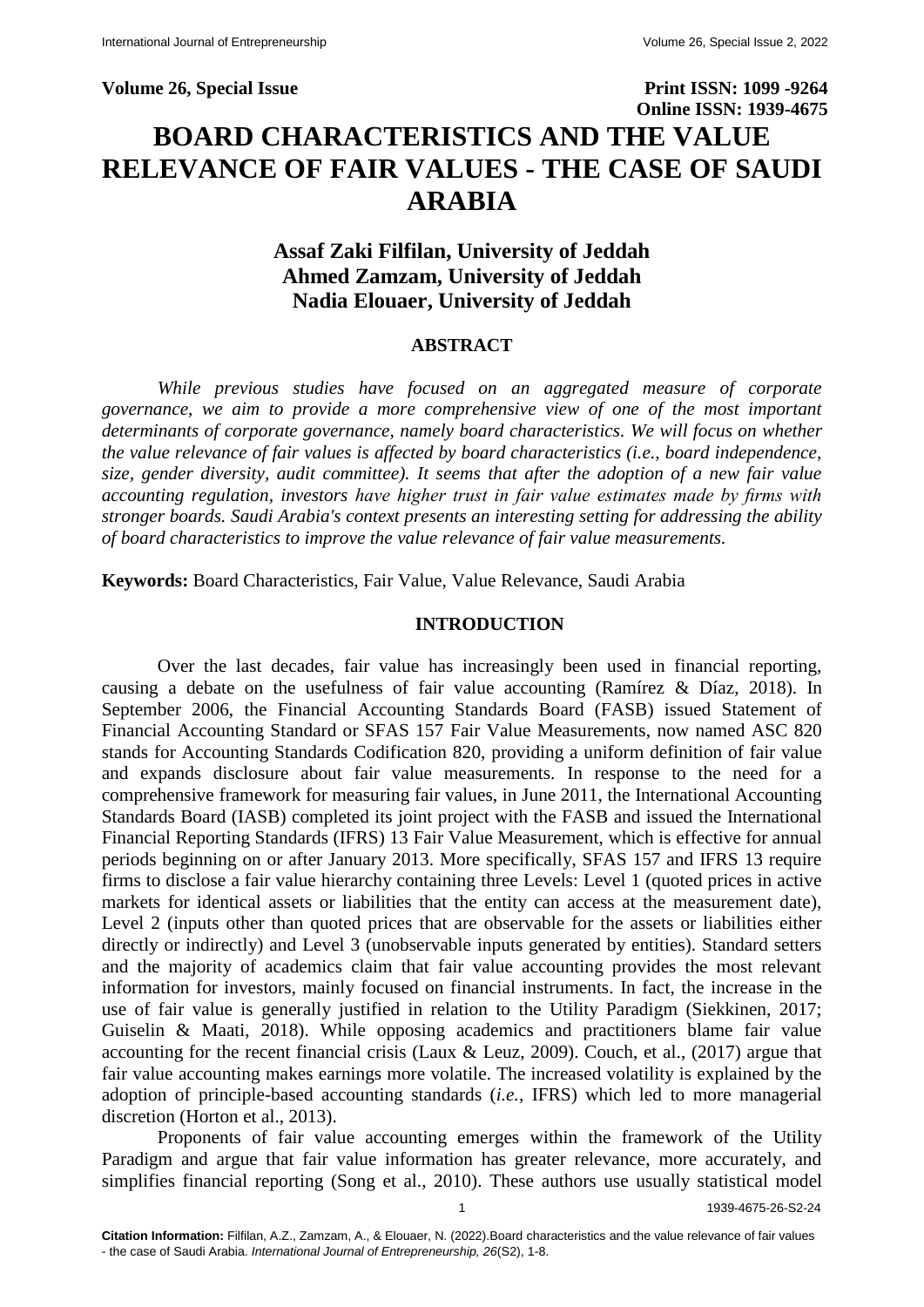(especially Ohlson's Model) under which it is assumed that the company's quoted value is explained by the sum of the value of the assets and liabilities, including the effect of goodwill. In contrast, opponents of fair value accounting argue that fair value measurements prone to greater management discretion. That is, opportunistic managers can abuse discretion allowed under IFRS to meet self-interests such as earnings and bonus thresholds at the expense of shareholders e.g. hedge accounting (Chong et al., 2012). This downside to fair value accounting creates information asymmetry between investors and managers that can be a serious threat to the reliability and, above all, the relevance of the fair value since these were the two characteristics upon which the IASB started to be based in order to choose between alternative policies. These problems are expected to become more frequent and severe as fair value inputs become less verifiable by investors, and subject to greater estimation error and subjectivity by management in measuring and reporting fair values (Aboody et al., 2006; Bartov et al., 2007).

Furthermore, a line of research focuses on analyzing whether corporate governance can be used to mitigate management's opportunistic behavior and increase the relevance of fair values by issuing useful information for investment decision making and for the future cashflows estimates (Habib & Azim, 2008; Bowen et al., 2008). In addition, Song, et al., (2010) show that managers in weaker corporate governance mechanisms use more discretion. They agree that information asymmetry problems associated with fair values may be greater leading to more severe hazard problems and therefore lower value relevance of these disclosures. While original work on corporate governance focusing on an aggregated measure of corporate governance, recent research has supported the idea that board characteristics are important elements affecting the reliability of financial reports (Anderson et al., 2004; Bhagat & Bolton, 2008). The basic objective of this line of research is to investigate whether strong board characteristics can mitigate the problems related to fair value accounting. Bowen, et al., (2008) show that stronger boards are assumed to decrease incentives for opportunistic behavior due to more efficient monitoring and firms are expected to have a higher trust in accounting numbers. Siekkinen (2017) conclude that board independence and gender diversity have a positive effect on the value relevance of fair value estimates. In addition, firms with larger boards have lower information quality of firm-generated fair value estimates.

Saudi Arabia's context presents an interesting setting for addressing the ability of board characteristics to improve the value relevance of fair value measurements. In 2013, the Saudi Organization for Charted and Professional Accountants (SOCPA) had approved an IFRS transition plan. According to the transition plan, SOCPA has endorsed the pronouncements of the IASB after subjecting them to a due process to thoroughly examine the pronouncements with the involvement of key constituents. We have seen the first IFRS quarterly report by listed companies for Q1 2017 and the first annual report for 2017. Move towards IFRS can have a significant impact on certain companies opting for fair value accounting of assets and could see major changes in their balance sheet, as IFRS gives companies the option to account fixed assets like property, plant, and equipment, investment property, biological assets and other investments using fair value method. As a result, the adoption of IFRS will give listed companies an opportunity to revalue their assets to reflect a more current financial position of their assets. Revaluation could increase the asset values of most Saudi companies due to their cost-based treatment, resulting in lower leverage ratios, expanding balance sheets, giving a better picture of profit generation capability. Adoption of IFRS will be beneficial for listed companies with international operations as this will allow them to streamline accounting policies across respective groups as most countries allow IFRS already.

Goh, et al., (2015) investigate how investors price US banks' fair value assets since the 2008 financial crisis. They observe that financial instruments valued Level 3 fair value estimates are typically priced lower than Level 1 and Level 2 fair value estimates between 2008 and 2011 due to substantial management discretion and because of the high risk of the lack of information. Further, coefficients are more significantly so in Levels 2 and 3 suggesting that assets valued with mark-to-model are overvalued to their market value. As market conditions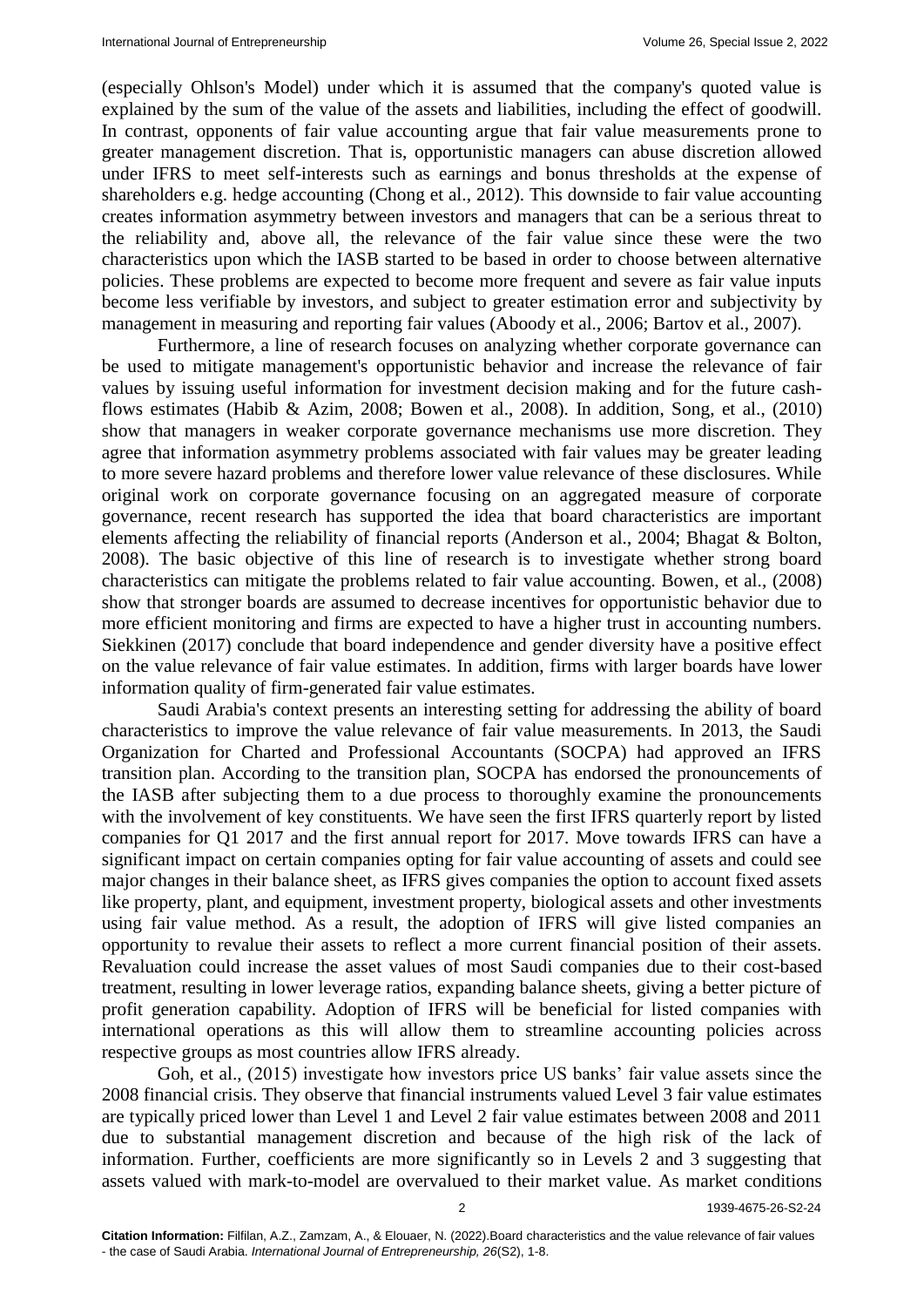stabilize in the aftermath of the 2008 financial crisis, reliability concerns about Level 3 estimates have dissipated. Song (2015) examines empirically the effects of market volatility on the value relevance of fair values. Using a sample of 670 U.S. financial companies for the period of 2008 to 2013, He shows that fair values are priced at a significant discount when market volatility is high, especially fair value based on market inputs (Level 1 and Level 2 fair values). The findings of this study suggest that investors understand the effects of market volatility on fair values and price them accordingly. This study shed light that fair value accounting acknowledge the limitations of the market as a source of fair values by offering a three-level hierarchy with provisions for fair values to deviate from market prices.

Lawrence, et al., (2016) reevaluate the conclusion that Level 3 fair value measurements are significantly less value-relevant than Level 1 and Level 2 fair value measurements, using the closed-end fund setting in which substantially all assets are measured at fair value. Findings suggest that Level 3 fair values are of similar value relevance to Level 1 and Level 2 fair values. They suggest that contrary results in previous research are attributable to correlated omitted variable bias arising from the absence of fair value data for most assets. Aladwan (2018) examine whether the adoption of accounting measurement of AIS/IFRS standards gives investors and lenders more power in their decision-making. More specifically, if the use of fair value measurement on the value of financial instruments captures any effect on the market value of financial companies. Using a sample of Jordanian financial companies for the period 2012- 2016, he provides conclusive evidence about the significant relationship that exists between fair value measurements and market value. Overall results assure that fair value measurements are relevant, reliable, and serve the primary objective of accounting information for decision making. For the sample of S&P 1,500 financial institutions for the first three quarters of 2008, Kolev (2019) examine the equity market's perception of the reliability of internally generated fair value estimates. Despite the fact that valuation coefficients generally increasing in the observability of the measurement inputs, he documents a significantly positive association between stock price and three-level fair value hierarchy. Also, he reports a significantly positive association between Level 3 net gains and quarterly returns when does he examine the periodic re-measurement of the fair value estimates. This result manifests that mark-to-model fair value estimates can be used quite reliable and not discarded.

The difficulty with focusing on the relationship between board characteristics and the relevance of fair values is that the division of power and ownership of entities has created a conflict of interest about risks and return on investment. According to Goo & Carver (2003), it is essential to have better transparency in the procedures through which a company is managed and organized, and appropriate and regular communication of vital corporate information to shareholders and prospective shareholders.

The board of directors occupies a privileged place to protect the interests of stakeholders from possible abuse by managers (Gouiaa & Zéghal, 2014). Indeed, the board plays a central role in the resolution of conflicts of interest, reduces information asymmetry, and promotes the increase of firm value. In other words, the mitigation of incentives for opportunistic behavior leads to a higher trust in financial statements which leads to a higher reflection of book values to market values, which consequently leads to a higher value relevance of book values. Thereby, firms with stronger and more effective boards are assumed to have a higher value relevance of financial statements (Siekkinen, 2017). Bhagat & Bolton (2008) consider the specific characteristics of the board as determinants of the quality and the effectiveness of corporate governance, they find that stock ownership by board members and CEO (Chief of Executive Officer) duality are positively correlated to better operating performance and a negative correlation between board independence and corporate operating performance. Song, et al., (2010) argue that the value relevance of Level 3 fair values is greater for firms with stronger corporate governance mechanisms in financial firms. They also show that board independence solely affects only the value relevance of Level 3 assets and, thereby, does not affect the value relevance of Levels 1 and 2 assets.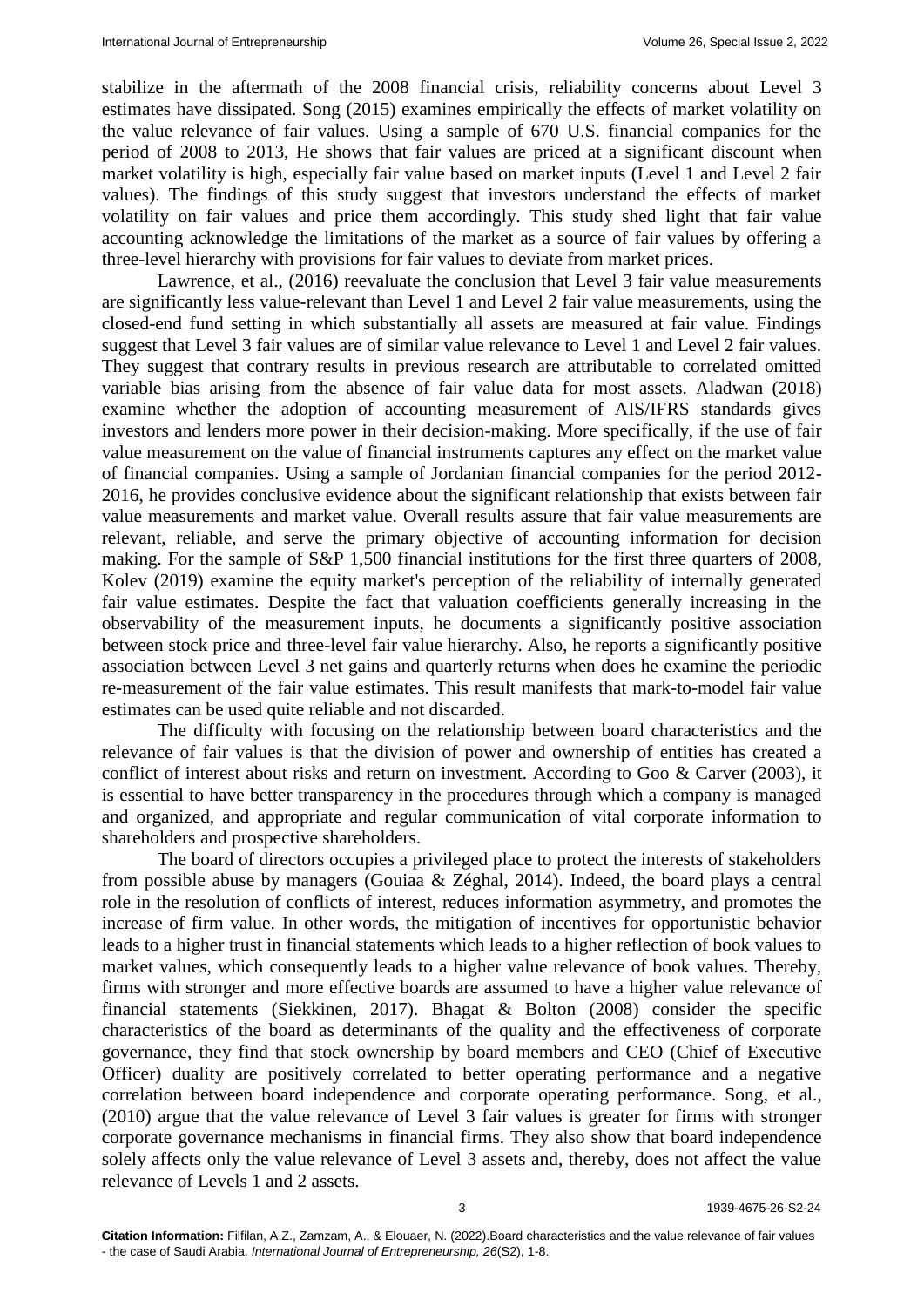In Saudi Arabia, The Capital Market Authority (CMA) has released novel regulations on corporate governance in 2017 for the companies listed on Saudi Arabia Exchange replacing the 2006 version and provides boards members and shareholders with better rights, greater clarity and more transparent as to their own roles and responsibilities in order to promote accountability, ethical behavior, transparency, and stewardship of investors' capital (Hasani & Algoere, 2019). The current Saudi Regulations on Corporate Governance (SRCG) 2017 outlines the recent evolution of corporate governance in Saudi Arabia for attaining good financial management and enhance the Saudi Arabian economy and capital market (Vision, 2030).

With respect to board independence, Article 1 of the SRCG 2017 identifies independent director as a non-executive member of the board who enjoys complete independence in his/her position and decisions with no bias to help the board make correct decisions that contribute to achieving the interests of the company. The SRCG provides instances under Article 20 where the independence of the board will be in questions. So the board should annually evaluate the extent of the member's independence and ensure that there are no relationships or circumstances that affect or may affect his/her independence. To further ensure the independence of the board, Article 16 of the SRCG 2017 provides that the majority of the board members should be nonexecutive directors and the number of independent directors should not be less than two members or one-third of the board members, whichever is greater?

Empirically, board independence has been highly debated in the literature especially according to the relationship with firm performance and the link between the different mechanisms of corporate governance. Habib & Azim (2008) argue that the strength of corporate governance is a direct function of board independence. Song, et al., (2010) find that the value relevance of fair value assets is positively associated with board independence in financial firms. Yasser, et al., (2011) find a significant positive relationship between board composition and two firm performance measures, return on equity, and profit margin. Likewise, Khan and Awan (2012) conclude that firms with greater independent directors showed a greater return on equity and return on assets. However, Bhagat & Bolton (2008) argue a negative correlation between board independence and firm performance, the ratio of outside board members appears to be positive for the firm and its stakeholders. Finally, Cornett, et al., (2008) demonstrate that if outside board members enhance the monitoring of managers, board independence should also be associated with higher accounting quality.

Board efficiency involves the issue of increases in coalition costs between members and the fact that boards with more members have greater difficulty finding time to discuss and reach consensus on issues pertaining to the company's organizational structure (Shen et al., 2016). Based on the agency theory, larger companies need larger boards to control and monitor the management actions. Under the SRCG 2017, the number of board members should be suitable for the size and nature of the company's activities without prejudice to paragraph (a) of Article 17 of these regulations which indicate that the company's bylaws should specify the number of the Board members, provided that such number shall not be less than three and not more than eleven.

According to Ahmed & Duellman (2007), larger boards can face the problem of "freeriding" in the sense that the members of the board depend on each other to monitor management. In other words when the number of directors increases, the board's efficiency decreases, and internal conflicts can arise. Cornett, et al., (2008) discuss that the size of the board is expected to be negatively associated with monitoring quality, as they argue that larger boards are less effective and more easily influenced by the CEO. However, Dimitropoulos & Asteriou (2010) find no relation between board size and in formativeness of accounting earnings. Moreover, Siekkinen (2017) shows that board size is not significantly associated with market value.

The audit committee is commonly viewed as a monitoring mechanism that can make a significant contribution within a good corporate governance framework and reduces agency problems in organizations (Balagobei, 2017). Furthermore, several authors examine the impact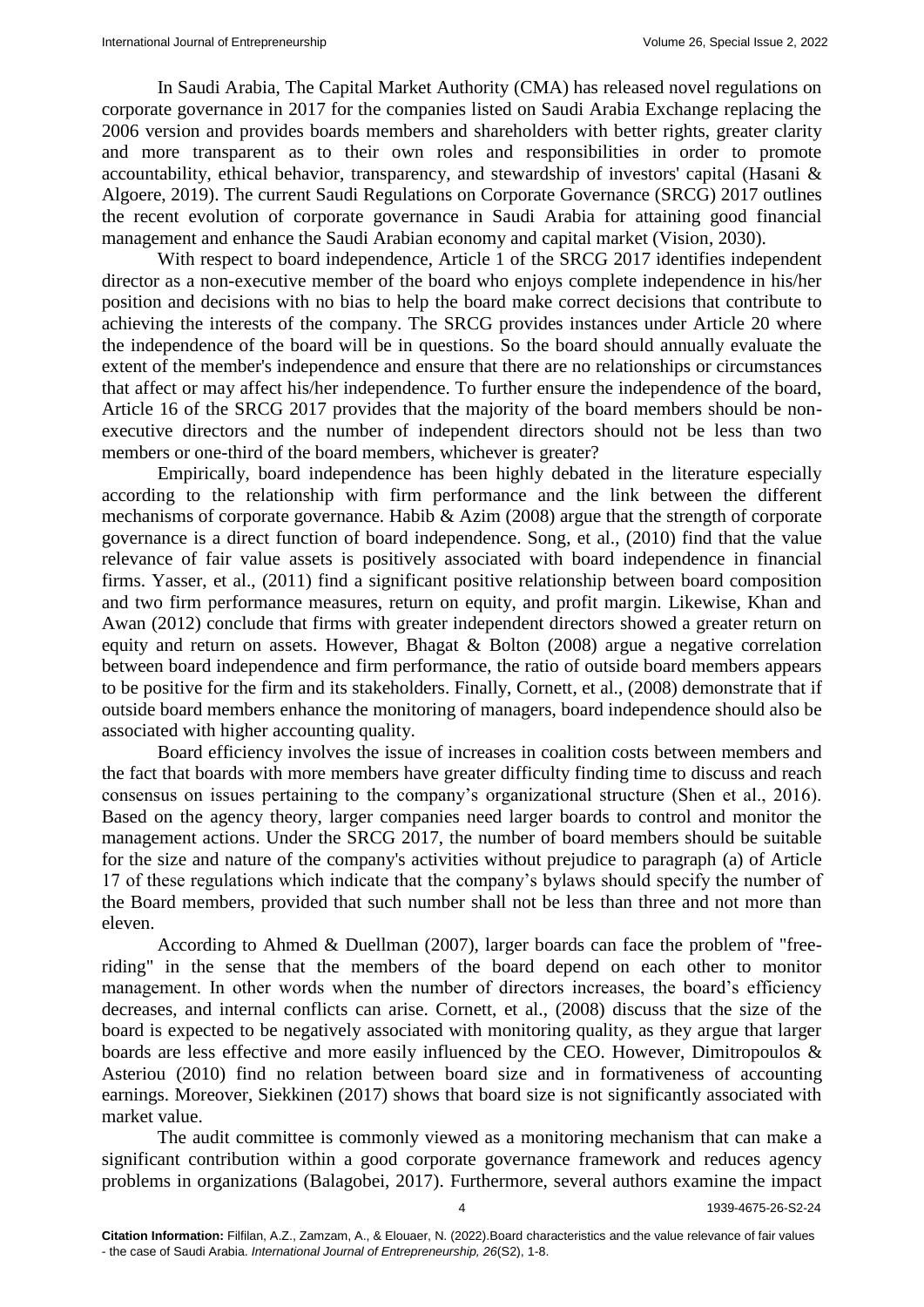of the audit committee on the value relevance of accounting information (Moses, 2016; Al-Matari et al., 2014; Sharma & Iselin, 2012). The results reveal that audit committee attributes, especially meetings and size have a significant impact on book value per share.

Audit committee activity is commonly used as a proxy for audit committee diligence (Balagobei, 2017; Sharma & Iselin, 2012; Hermawan, 2011). Actually, the audit committee that conducts frequent meetings is more probable to function more effectively and it is expected to perform its duties based on the audit committee charter effectively. Sharma & Iselin (2012) show that the frequency of audit committee meetings has a positive and significant impact on the quality of financial reporting. They find that an audit committee that meets at least four times a year has a negative impact on the restatement of financial statements. Hermawan (2011) finds that the cost of corporate debt decreases with an increasing number of audit committee meetings. This indicates that the activity of the audit committee in the form of regular meetings will improve the quality of financial statements and the relevance of fair value.

Additionally, firms with larger audit committees have higher quality information about firm-generated fair value estimates. Moses (2016) remarked that the ability of the audit committee oversight function rises when the figure of its memberships increases. These inputs suggest that the audit committee size constitutes a significant factor for the effective performance of the firm and specifically the relevance of fair value. Al-Matari, et al., (2014) argue that the presence of an important audit committee plays an important monitoring and controlling role of management activities that result in increased performance of the firm. According to Mohammed–Nor, et al., (2010) the size of the audit committee enhances the quality of financial reports. In the same line Persons (2009) argues that the audit committee size affects corporate disclosures. A bigger size of the audit committee can alleviate material differences throughout the tested equity submissions.

The latest Saudi Arabia recommendations to set up an audit committee came in Articles 54 to 59 of the SRCG 2017. On our part, Article 54 provides that the number of members of the audit committee shall not be less than three or more than five, provided that one of its members is specialized in finance and accounting. Moreover, Article 57 states that the audit committee shall convene periodically, provided that at least four meetings are held during the company's financial year, and at any time as may be necessary. Another remarkable development brought by SRCG 2017 was that, under Article 56 of the SRCG 2017 where "a conflict arises between the recommendations of the audit committee and the Board resolutions, or if the Board refuses to put the committee's recommendations into action as to appointing or dismissal the company's external auditor or determining its remuneration, assessing its performance or appointing the internal auditor, the Board's report shall include the committee's recommendations and justifications, and the reasons for not following such recommendations".

The increased presence of women on the board of directors is expected to improve its effectiveness in carrying out its oversight functions and making the right decisions in favor of greater transparency through a better quality of financial and accounting information. Indeed, when women are represented in the board of directors, they actively seek to show other directors and stakeholders that they are also as competent in the fulfillment of their duties, making the board more effective in terms of guaranteeing reliable information and exerting efficient control over the accounting and financial reporting process (Gouiaa & Zéghal, 2014).

According to Adams & Ferreira (2009) in addition to their competence women bring new knowledge and new contacts to the board of directors for which relationships are very important. Nielsen & Huse (2010) added that these conclusions are recognized mainly to leadership styles more projecting in female leaders. Further, they reveal that the representation of women as board members increases board development activities and reduced the level of conflict. Campbell & Minguez-Vera (2010; 2008) argue that the gender composition of the board affects the quality of the monitoring role performed by the board of directors in a European setting. They show that the percentage of women on the board is positively associated with firm value and that the stock prices react positively to the appointment of female board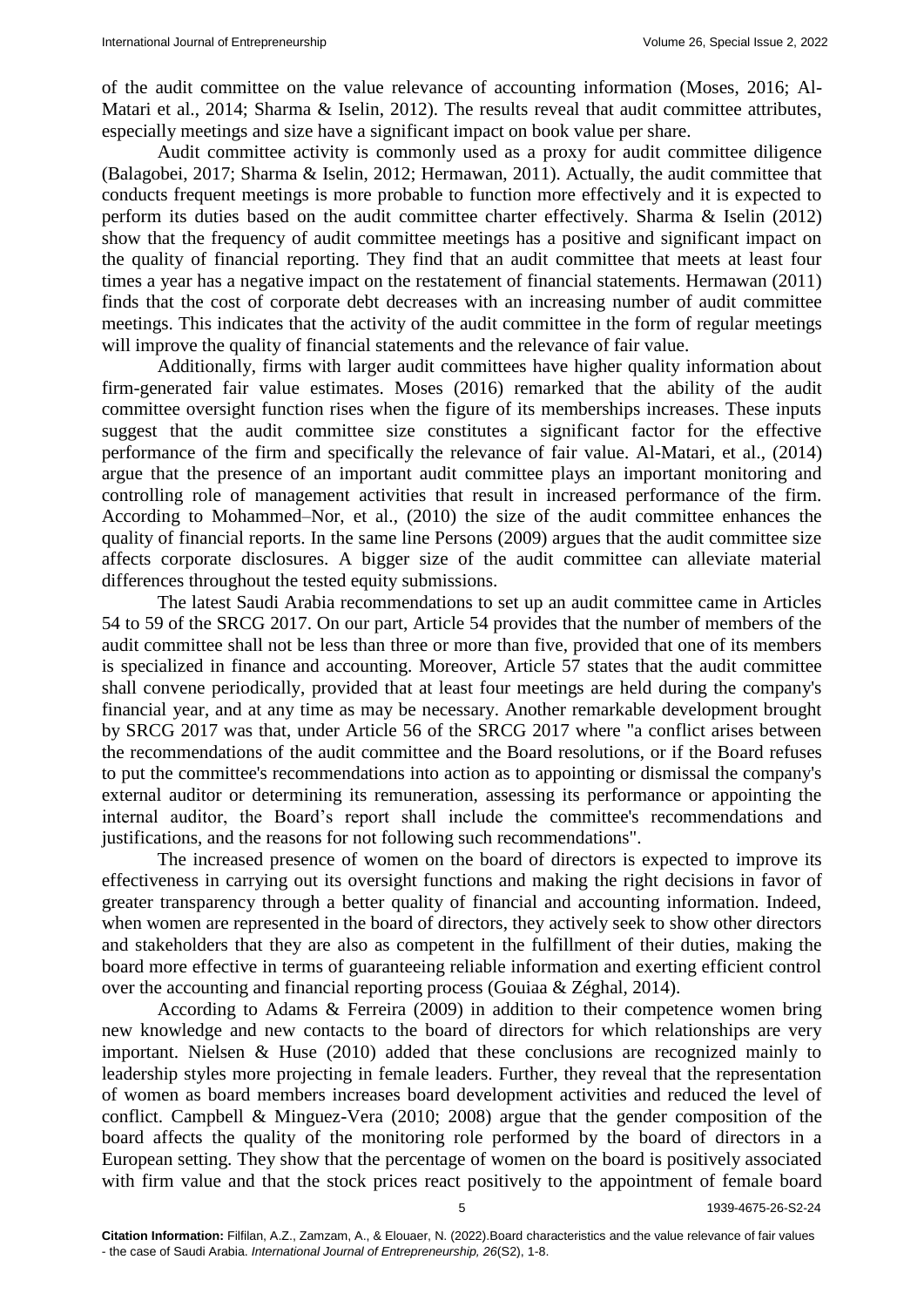members generating economic gains. In a related study, Gul, et al., (2011) find a positive association between gender diversity and stock price in formativeness. Furthermore, Branson (2012); Lu¨ckerath-Rovers (2013) find that firms with female board members perform better than those without female board members and state numerous benefits to corporations for having women among their board of directors. As cited in Hasani & Algoere (2019), these benefits include constructive role models for women in the intermediate and lower rank of companies, and diversity aids in avoidance of "groupthink". In the same idea, Hill, et al., (2015) opine that among the benefits of having female representation in the boardroom are greater innovation through diversity of thought, and development through a keen focus on performance results.

In Saudi Arabia, the SRCG 2017 does not prescribe certain quota to women regarding board and senior management positions. Despite this, some companies have achieved adequate gender diversity levels and many others continue to struggle. Continued efforts to improve boardroom gender diversity are issued, reflecting gender diversity as a key priority for Saudi Arabia.

Taking the findings together, gender diversity in the board leads to the better monitoring of managers, which decreases the risk for opportunistic behavior, and enhance the quality of financial statements.

From the above, and in the absence of previous studies in Saudi Arabia's context we must examine whether the value relevance of fair values depends on the firm's board characteristics, in a post-IFRS 13 era. As the risk related to discretion allowed to fair value estimates (Level 3) is harsh and cannot be controlled by investors, it is critical to investigate whether one of the most important determinants of corporate governance, *i.e.,* board characteristics, can mitigate the problems of fair value accounting. Behaving in this way, we are interested, first, in testing the value relevance of fair value measures for Level 1 versus Level 3. As Song, et al., (2010) we consider that the relevance with Level 2 fair values potentially falls between those of Level 1 and Level 3 fair values. Second, we will allow time to analyze whether board characteristics should play a larger role in the value relevance of Level 3 fair values where management's opportunistic behavior is likely to be highest. We estimate that Level 1 fair values are much less likely to suffer from information asymmetry, and one might expect that the effect of corporate governance mechanisms on the relevance of fair values is undermost.

#### **REFERENCES**

- Aboody, D., Barth, M., & Kaznik, R. (2006). [Do firms understate stock option-based compensations expenses](https://link.springer.com/article/10.1007/s11142-006-9013-0)  [disclosed under FAS 123?](https://link.springer.com/article/10.1007/s11142-006-9013-0) *Review of Accounting Studies*, *11*(4), 429–461.
- Adams, R., & Ferreira, D. (200[9\). Women in the boardroom and their impact on governance and performance.](https://papers.ssrn.com/sol3/papers.cfm?abstract_id=1107721)  *Journal of Financial Economics*, 94, 291–309.
- Ahmed, A.S., & Duellman, S. (2007). [Accounting conservatism and board of director characteristics: An empirical](https://linkinghub.elsevier.com/retrieve/pii/S0165410107000183)  [analysis.](https://linkinghub.elsevier.com/retrieve/pii/S0165410107000183) *Journal of Accounting and Economics*, 43, 411–437.
- Aladwan, M. (2018). [Accounting measurement revolution and market value.](https://www.ccsenet.org/journal/index.php/mas/article/view/0/37279) *Modern Applied Science*, *12*(11), 279– 289.
- Al-Matari, E.M., Al-Swidi, A.K., & Fadzil, F.H. (2014). [Audit committee characteristics and executive committee](https://www.ccsenet.org/journal/index.php/ass/article/view/37290)  [characteristics and firm performance in Oman: Empirical study](https://www.ccsenet.org/journal/index.php/ass/article/view/37290) . *Asian Social Science*, *10*(12), 98–114.

Anderson, R., Mansi, S., & Reeb, D. (2004). [Board characteristics, accounting report integrity, and the cost of debt.](https://linkinghub.elsevier.com/retrieve/pii/S0165410104000394) *Journal of Accounting and Economics*, *37*(3), 315–342.

Balagobei, S. (2017). [ʻAudit committee and value relevance of accounting information of listed hotels and travels](https://www.semanticscholar.org/paper/Audit-Committee-and-Value-Relevance-of-Accounting-Balagobei/c429e7cf7a6f23d8338d3429486f1fc63fc8eb60)  [in Sri Lanka'.](https://www.semanticscholar.org/paper/Audit-Committee-and-Value-Relevance-of-Accounting-Balagobei/c429e7cf7a6f23d8338d3429486f1fc63fc8eb60) *Asian Journal of Finance & Accounting*, *9*(2), 387–398.

Bartov, E., Mohanram, P., & Nissim, D. (2007). [Managerial discretion and the economic determinants of the](https://link.springer.com/article/10.1007/s11142-006-9024-x)  [disclosed volatility parameter for valuing ESOs.](https://link.springer.com/article/10.1007/s11142-006-9024-x) *Review of Accounting Studies*, *12*(1), 155–179.

Bhagat, S., & Bolton, B. (2008). [Corporate governance and firm performance.](https://www.semanticscholar.org/paper/Corporate-governance-and-firm-performance-Wen/15861d78ed420c0ceb0456c955866beb1b47840c) *Journal of Corporate Finance*, *14*(3), 257–273.

Bowen, R., Rajgopal, S., & Venkatachalam, M. (2008). [Accounting discretion, corporate governance, and firm](https://papers.ssrn.com/sol3/papers.cfm?abstract_id=367940)  [performance.](https://papers.ssrn.com/sol3/papers.cfm?abstract_id=367940) *Contemporary Accounting Research*, *25*(2), 351–405.

Branson, D.M. (2012). Initiatives to place women [on corporate boards of directors –](https://www.semanticscholar.org/paper/Initiatives-to-Place-Women-on-Corporate-Boards-of-Branson/ba4bc0464df69d8511cb42d4d0d024b307211f32) A global snapshot. *Journal of Corporation Law*, *37*(4), 793–814.

6 1939-4675-26-S2-24

**Citation Information:** Filfilan, A.Z., Zamzam, A., & Elouaer, N. (2022).Board characteristics and the value relevance of fair values - the case of Saudi Arabia. *International Journal of Entrepreneurship, 26*(S2), 1-8.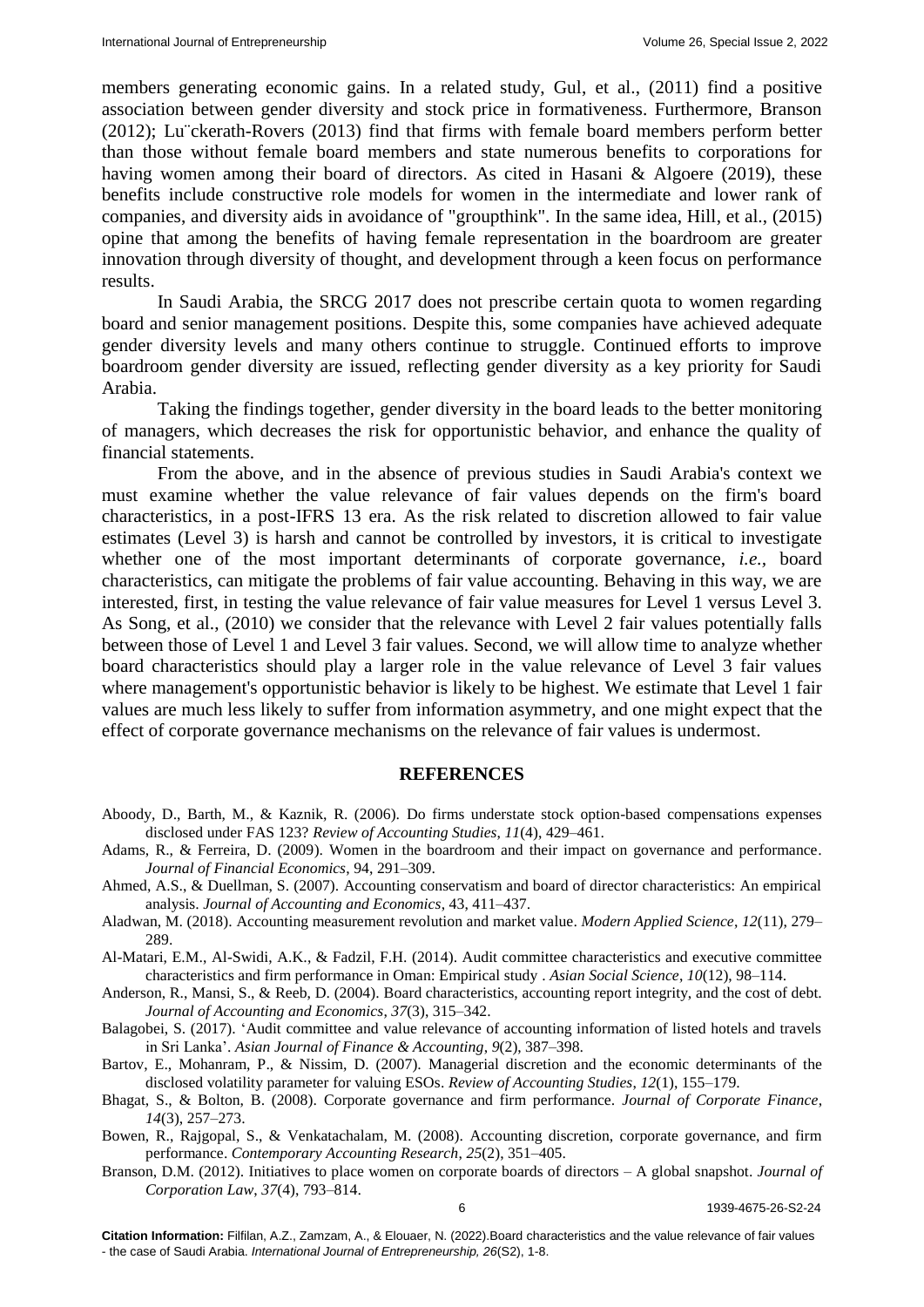- Campbell, K., & Minguez-Vera, A. (200[8\). Gender diversity in the boardroom and firm financial performance.](https://link.springer.com/article/10.1007/s10551-007-9630-y) *Journal of Business Ethics*. 83(3), 435–451.
- Campbell, K., & Minguez-Vera, A. (2010). [Female board appointments and firm valuation: Short and long-term](https://link.springer.com/article/10.1007/s10997-009-9092-y)  [effects.](https://link.springer.com/article/10.1007/s10997-009-9092-y) *Journal of Management and Governance*, *14*(1), 37–59.
- Chong, G., Huang, H., & Zhang, Y. (2012). [Do US commercial banks use FAS 157 to manage earnings?](https://www.emerald.com/insight/content/doi/10.1108/18347641211201090/full/html) *International Journal of Accounting and Information Management*, *20*(1), 78–93.
- Cornett, M.M., Marcus, A.J., & Tehranian, H. (2008). [Corporate governance and pay-for-performance: The impact](https://linkinghub.elsevier.com/retrieve/pii/S0304405X07001651)  [of earnings management.](https://linkinghub.elsevier.com/retrieve/pii/S0304405X07001651) *Journal of Financial Economics*, *87*(2), 357–373.
- Couch, R., Thibodeau, N., & Wu, W. (2017). [Are fair value options created equal? A study of SFAS 159 and](https://papers.ssrn.com/sol3/papers.cfm?abstract_id=2389742)  [earnings volatility.](https://papers.ssrn.com/sol3/papers.cfm?abstract_id=2389742) *Advances in Accounting*, 38, 15–29.
- Dimitropoulos, P., & Asteriou, D. (2010). [The effect of board composition on](https://linkinghub.elsevier.com/retrieve/pii/S0275531909000452) the in formativeness and quality of [annual earnings: Empirical evidence from Greece.](https://linkinghub.elsevier.com/retrieve/pii/S0275531909000452) *Research in International Business and Finance*, *24*(2), 190–205.
- Goh, B.W., Li, D., Ng, J., & Ow, Y.K. (2015). [Market pricing of banks' fair value assets reported under SFAS 157](https://www.semanticscholar.org/paper/Market-Pricing-of-Banks%E2%80%99-Fair-Value-Assets-Reported-Goh-Ng/93f4f925297a55d9fc4328e8e39a882967b0e27c)  [during the 2008 Economic Crisis.](https://www.semanticscholar.org/paper/Market-Pricing-of-Banks%E2%80%99-Fair-Value-Assets-Reported-Goh-Ng/93f4f925297a55d9fc4328e8e39a882967b0e27c) *Journal of Accounting and Public Policy*, *34*(2), 129–145.
- Goo, S.H., & Carver, A.R. (2003). *[Corporate Governance: The Hong Kong Debate](https://www.semanticscholar.org/paper/Corporate-Governance%3A-An-Asia-Pacific-Critique-Loke/74eece9c0770098c8056bcdb812d2671948e5800)*, Sweet & Maxwell, Asia.
- Gouiaa, R., & Zéghal, D. (2014). [An analysis of the effect of board characteristics and governance indices on the](https://virtusinterpress.org/AN-ANALYSIS-OF-THE-EFFECT-OF-BOARD.html)  [quality of accounting information.](https://virtusinterpress.org/AN-ANALYSIS-OF-THE-EFFECT-OF-BOARD.html) *Journal of Governance and Regulation*, *3*(3), 104–119.
- Guiselin, R., & Maati, J. (2018). [Juste valeur et gouvernance bancaire: Une analyse internationale.](https://www.cairn.info/revue-des-sciences-de-gestion-2018-1-page-67.htm) *La Revue des Sciences de Gestion*, 288–289, 67–75.
- Gul, F., Srinidhi, B., & Ng, A. (2011). [Does board gender diversity improve the](https://www.sciencedirect.com/science/article/abs/pii/S0165410111000176?via%3Dihub) in formativeness of stock prices? *Journal of Accounting and Economics*, *51*(3), 314–338.
- Habib, A., & Azim, I. (2008). [Corporate governance and the value-relevance of accounting information evidence](https://www.emerald.com/insight/content/doi/10.1108/10309610810905944/full/html)  [from Australia,](https://www.emerald.com/insight/content/doi/10.1108/10309610810905944/full/html) *Accounting Research Journal, 21*(2), 167–194.
- Hasani, M.A., & Algoere, T.N. (2019)[. Saudi Arabia regulations on corporate governance.](https://archive.aessweb.com/index.php/5007/article/view/3112) *International Journal of Asian social Science*, *9*(2), 229–239.
- Hermawan, A.A. (2011). The influence of effective board [of commissioners and audit committee on the in](https://www.semanticscholar.org/paper/THE-INFLUENCE-OF-EFFECTIVE-BOARD-OF-COMMISSIONERS-Hermawan/9f35048b92642e639a31bd9433d70afea3295708)  [formativeness of earnings: Evidence from Indonesian listed firms.](https://www.semanticscholar.org/paper/THE-INFLUENCE-OF-EFFECTIVE-BOARD-OF-COMMISSIONERS-Hermawan/9f35048b92642e639a31bd9433d70afea3295708) *Asia Pacific Journal of Accounting and Finance*, *3*(1), 1–38.
- Hill, B., Lunn, M., Morrison, W., Mueller, J., & Robertson, C. (2015). Saudi Arabi[a: An overview of executive](https://escholarshare.drake.edu/bitstream/handle/2092/2187/DMR041205R.pdf?sequence=1)  [compensation, board structure, and sustainability.](https://escholarshare.drake.edu/bitstream/handle/2092/2187/DMR041205R.pdf?sequence=1) *Drake Management Review*, *4*(1/2), 20–33.
- Horton, J., Serafeim, G., & Serafeim, I. (2013). [Does mandatory IFRS adoption improve the information](https://onlinelibrary.wiley.com/doi/10.1111/j.1911-3846.2012.01159.x)  [environment?](https://onlinelibrary.wiley.com/doi/10.1111/j.1911-3846.2012.01159.x) *Contemporary Accounting Research*, *30*(1), 388–423.
- Khan, A., & Awan, H.S. (2012). [Effect of board composition on firm's performance: A case of Pakistani listed](https://journal-archieves15.webs.com/853-863.pdf)  [companies.](https://journal-archieves15.webs.com/853-863.pdf) *Journal of Contemporary Research in Business*, 3, 853–863.
- Kolev, K.S. (2019). [Do investors perceive marking-to-model as marking-to-myth? Early evidence from FAS 157](https://papers.ssrn.com/sol3/papers.cfm?abstract_id=1336368)  [disclosure.](https://papers.ssrn.com/sol3/papers.cfm?abstract_id=1336368) *Quarterly Journal of Finance*, *9*(2), 1950005 (47 pages).
- Laux, C., & Leuz, C. (2009). [The crisis of fair-value accounting: Making sense of the recent debate.](https://papers.ssrn.com/sol3/papers.cfm?abstract_id=1336368) *Accounting, Organization and Society*, 34, 826–834.
- Lawrence, A., Siriviviyakul, S., & Sloan, R.G. (2016). [Who's the fairest of them all? Evidence from closed end](https://meridian.allenpress.com/accounting-review/article-abstract/91/1/207/53578/Who-s-the-Fairest-of-Them-All-Evidence-from-Closed?redirectedFrom=fulltext)  [funds.](https://meridian.allenpress.com/accounting-review/article-abstract/91/1/207/53578/Who-s-the-Fairest-of-Them-All-Evidence-from-Closed?redirectedFrom=fulltext) *The Accounting Review*, *91*(1), 207–227.
- Lu¨ckerath-Rovers, M. (2013). ['Women on boards and firm performance'.](https://link.springer.com/article/10.1007/s10997-011-9186-1) *Journal of management and Governance*, *17*(2), 491–509.
- Mohamad-Nor, M.N., Shafie, R., & Hussin W.N. (2010). [Corporate governance and audit report lag in Malaysia.](https://www.semanticscholar.org/paper/Corporate-Governance-and-Audit-Report-Lag-in-Naimi-Rohami/96cde52a456cd8ccaa14d53256168fa0b5f00165)  *Asian Academy of Management Journal of Accounting and Finance*, *6*(2), 57–84.
- Moses, T. (2016). [The impact of audit committee size on the quality of financial reporting in quoted Nigerian](https://www.ijaar.org/articles/volume2-number5/Social-Management-Sciences/ijaar-sms-v2n5-may16-p7.pdf)  [banks.](https://www.ijaar.org/articles/volume2-number5/Social-Management-Sciences/ijaar-sms-v2n5-may16-p7.pdf) *International Journal of Advanced Academic Research*, *2*(5), 62–75.
- Nielsen, S., & Huse, M. (2010). [The contribution of women on boards of directors: Going beyond the surface.](https://onlinelibrary.wiley.com/doi/10.1111/j.1467-8683.2010.00784.x) *Corporate Governance: An International Review*, *18*(2), 136–148.
- Persons, O.S. (2009) ['Audit committee characteristics and earlier voluntary ethics disclosure among fraud and no](https://link.springer.com/article/10.1057/jdg.2008.29)[fraud firms',](https://link.springer.com/article/10.1057/jdg.2008.29) *International Journal of Disclosure and Governance*, *6*(4), 284–297.
- Ramírez, C.Z., & Díaz, J.M. (2018). The use of fair value [measurement in financial reporting: A literature review.](https://ojs.ual.es/ojs/index.php/eea/article/view/2540) *Applied Economics Studies, 36*(2), 489–514.
- Sharma, V., & Iselin, E. (201[2\). The association between audit committee multiple-directorships, tenure, and](https://meridian.allenpress.com/ajpt/article-abstract/31/3/149/54557/The-Association-between-Audit-Committee-Multiple?redirectedFrom=fulltext)  [financial misstatements.](https://meridian.allenpress.com/ajpt/article-abstract/31/3/149/54557/The-Association-between-Audit-Committee-Multiple?redirectedFrom=fulltext) *Auditing a Journal of Practice and Theory*, *31*(3), 149–175.
- Shen, W., Zhou, Q., & Lau, C.M. (2006). [Empirical research on corporate governance in China: A review and new](https://www.cambridge.org/core/journals/management-and-organization-review/article/empirical-research-on-corporate-governance-in-china-a-review-and-new-directions-for-the-future/81AF94DA3D7EE1D7B3FCE74EEED65D79)  [directions for the future.](https://www.cambridge.org/core/journals/management-and-organization-review/article/empirical-research-on-corporate-governance-in-china-a-review-and-new-directions-for-the-future/81AF94DA3D7EE1D7B3FCE74EEED65D79) *Management and Organization Review*, 12, 41–73.
- Siekkinen, J. (2017). [Board characteristics and the value relevance of fair values.](https://link.springer.com/article/10.1007/s10997-016-9350-8) *Journal of Management & Governance*, 21, 435–471.
- Song, C.J., Thomas, W.B., & Yi, H. (2010). [Value relevance of FAS No. 157 fair value hierarchy information and](https://meridian.allenpress.com/accounting-review/article-abstract/85/4/1375/68474/Value-Relevance-of-FAS-No-157-Fair-Value-Hierarchy?redirectedFrom=fulltext)  [the impact of corporate governance mechanisms.](https://meridian.allenpress.com/accounting-review/article-abstract/85/4/1375/68474/Value-Relevance-of-FAS-No-157-Fair-Value-Hierarchy?redirectedFrom=fulltext) *The Accounting review, 85*(4), 1375–1410.